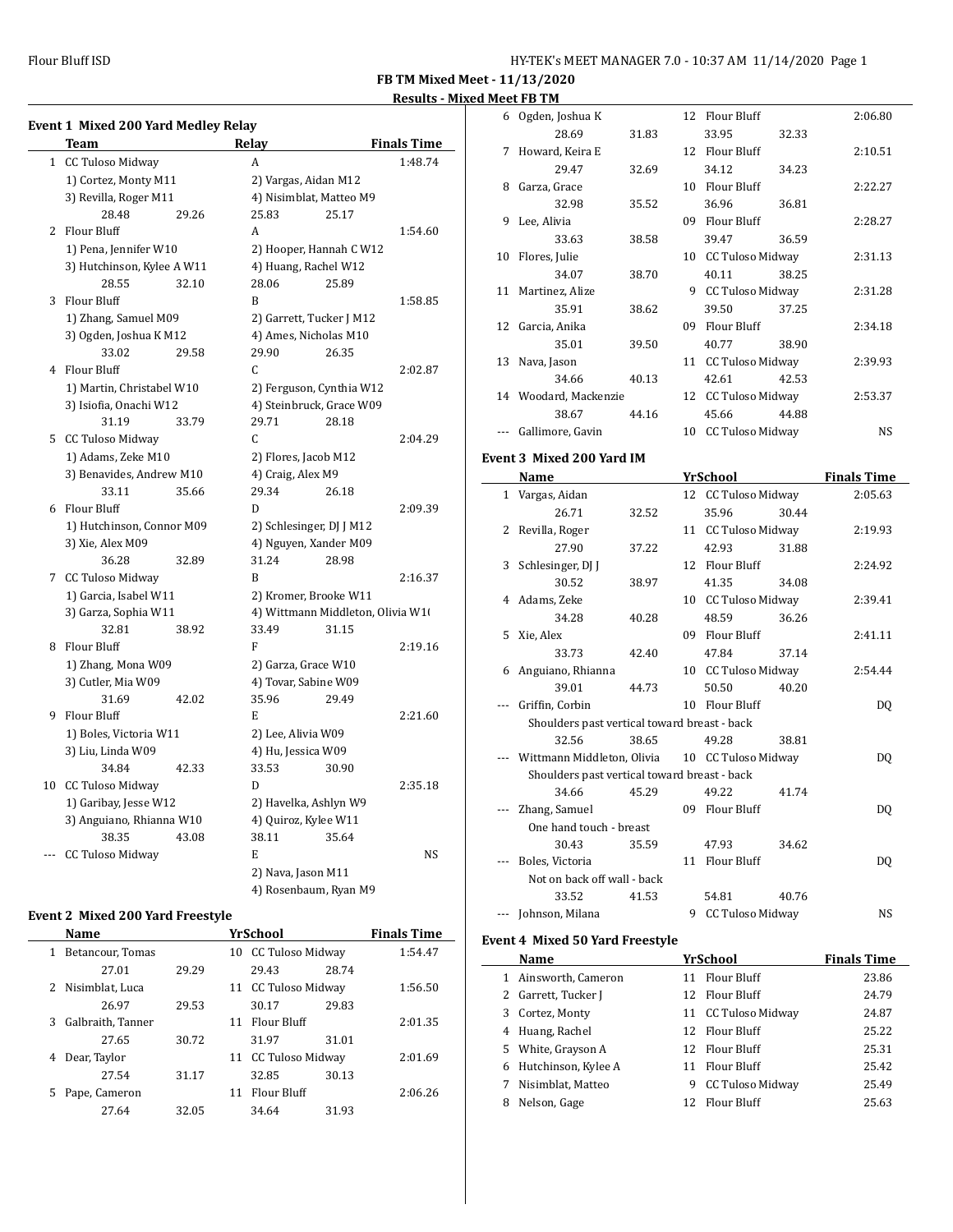$\overline{\phantom{0}}$ 

**FB TM Mixed Meet - 11/13/2020**

|                                   |                    |          |                         | <b>Results - Mixed Meet FB TM</b> |       |                         |
|-----------------------------------|--------------------|----------|-------------------------|-----------------------------------|-------|-------------------------|
| (Event 4 Mixed 50 Yard Freestyle) | 8                  | Hutchins |                         |                                   |       |                         |
|                                   | Name               |          | YrSchool                | <b>Finals Time</b>                |       | $2^{\circ}$             |
| 9                                 | Craig, Alex        | 9        | CC Tuloso Midway        | 26.47                             | 9     | Ames, Ni                |
| 10                                | Gracia, Julian     | 12       | CC Tuloso Midway        | 27.03                             |       | $\overline{2}$          |
| 11                                | Garcia, Isabel     | 11       | <b>CC Tuloso Midway</b> | 27.29                             | 10    | Gracia, Ju              |
| 12                                | Ferguson, Cynthia  | 12       | Flour Bluff             | 27.35                             |       | $2^{\prime}$            |
| 13                                | Isiofia, Onachi    | 12       | Flour Bluff             | 27.63                             | 11    | Howard,                 |
| 14                                | Steinbruck, Grace  | 09       | Flour Bluff             | 28.08                             |       | $2^{\prime}$            |
| 15                                | Rioux, Olivia I    | 12       | Flour Bluff             | 28.65                             | 12    | Baxter, Ja              |
| $*16$                             | Welker, Aliyah     | 12       | Flour Bluff             | 28.93                             |       | $2^{\prime}$            |
| $*16$                             | Cutler, Mia        | 09       | Flour Bluff             | 28.93                             | $*13$ | Xie, Alex               |
| 18                                | Gomez, Elias       | 9        | CC Tuloso Midway        | 28.97                             |       | $2^{\prime}$            |
| 19                                | Lane, Nathan       | 09       | Flour Bluff             | 31.22                             | $*13$ | Zhang, M                |
| 20                                | Rodriguez, Mikayla | 12       | Flour Bluff             | 31.68                             |       | 2 <sup>1</sup>          |
| 21                                | Garza, Sophia      | 11       | <b>CC Tuloso Midway</b> | 32.48                             | 15    | Steinbru                |
| 22                                | Havelka, Ashlyn    | 9        | <b>CC Tuloso Midway</b> | 33.14                             |       | 2 <sup>1</sup>          |
|                                   | Siver, Grayson     | 10       | Flour Bluff             | NS                                | 16    | Nguyen,<br>$\mathbf{a}$ |

# **Event 5 Mixed 100 Yard Butterfly**

|              | Name              |       |    | YrSchool                | <b>Finals Time</b> |
|--------------|-------------------|-------|----|-------------------------|--------------------|
| $\mathbf{1}$ | Betancour, Tomas  |       |    | 10 CC Tuloso Midway     | 54.47              |
|              | 25.10             | 29.37 |    |                         |                    |
| 2            | Pena, Jennifer    |       | 10 | <b>Flour Bluff</b>      | 1:02.47            |
|              | 28.93             | 33.54 |    |                         |                    |
| 3            | Isiofia, Onachi   |       | 12 | Flour Bluff             | 1:06.54            |
|              | 30.72             | 35.82 |    |                         |                    |
| 4            | Benavides, Andrew |       | 10 | CC Tuloso Midway        | 1:07.10            |
|              | 31.39             | 35.71 |    |                         |                    |
| 5            | Ogden, Joshua K   |       |    | 12 Flour Bluff          | 1:07.41            |
|              | 31.43             | 35.98 |    |                         |                    |
| 6            | Flores, Jacob     |       |    | 12 CC Tuloso Midway     | 1:10.16            |
|              | 32.45             | 37.71 |    |                         |                    |
| 7            | Liu, Linda        |       | 09 | <b>Flour Bluff</b>      | 1:19.00            |
|              | 36.08             | 42.92 |    |                         |                    |
| 8            | Garza, Sophia     |       | 11 | CC Tuloso Midway        | 1:21.06            |
|              | 38.69             | 42.37 |    |                         |                    |
| 9            | Anguiano, Rhianna |       | 10 | CC Tuloso Midway        | 1:27.91            |
|              | 40.10             | 47.81 |    |                         |                    |
| 10           | Quiroz, Kylee     |       | 11 | <b>CC Tuloso Midway</b> | 1:41.00            |
|              | 45.11             | 55.89 |    |                         |                    |

## **Event 6 Mixed 100 Yard Freestyle**

|    | Name               |       |     | <b>YrSchool</b>     | <b>Finals Time</b> |
|----|--------------------|-------|-----|---------------------|--------------------|
| 1  | Nisimblat, Luca    |       |     | 11 CC Tuloso Midway | 50.75              |
|    | 24.26              | 26.49 |     |                     |                    |
| 2  | Ainsworth, Cameron |       | 11  | Flour Bluff         | 51.47              |
|    | 24.69              | 26.78 |     |                     |                    |
| 3  | Dear, Taylor       |       |     | 11 CC Tuloso Midway | 53.87              |
|    | 25.57              | 28.30 |     |                     |                    |
| 4  | Huang, Rachel      |       | 12. | <b>Flour Bluff</b>  | 54.91              |
|    | 26.29              | 28.62 |     |                     |                    |
| 5. | Revilla, Roger     |       |     | 11 CC Tuloso Midway | 55.18              |
|    | 25.55              | 29.63 |     |                     |                    |
| 6  | Galbraith, Tanner  |       | 11  | Flour Bluff         | 55.73              |
|    | 26.75              | 28.98 |     |                     |                    |
| 7  | Nelson, Gage       |       | 12  | <b>Flour Bluff</b>  | 56.00              |
|    | 26.88              | 29.12 |     |                     |                    |

| 8     | Hutchinson, Kylee A |       | 11 | Flour Bluff             | 56.47   |
|-------|---------------------|-------|----|-------------------------|---------|
|       | 27.29               | 29.18 |    |                         |         |
| 9     | Ames, Nicholas      |       | 10 | Flour Bluff             | 56.72   |
|       | 26.85               | 29.87 |    |                         |         |
| 10    | Gracia, Julian      |       |    | 12 CC Tuloso Midway     | 1:00.27 |
|       | 29.73               | 30.54 |    |                         |         |
| 11    | Howard, Keira E     |       | 12 | Flour Bluff             | 1:00.29 |
|       | 29.33               | 30.96 |    |                         |         |
| 12    | Baxter, Jacob       |       | 09 | Flour Bluff             | 1:00.69 |
|       | 29.23               | 31.46 |    |                         |         |
| $*13$ | Xie, Alex           |       | 09 | Flour Bluff             | 1:01.70 |
|       | 29.07               | 32.63 |    |                         |         |
| $*13$ | Zhang, Mona         |       | 09 | <b>Flour Bluff</b>      | 1:01.70 |
|       | 29.31               | 32.39 |    |                         |         |
| 15    | Steinbruck, Grace   |       | 09 | <b>Flour Bluff</b>      | 1:01.94 |
|       | 29.25               | 32.69 |    |                         |         |
| 16    | Nguyen, Xander      |       | 09 | <b>Flour Bluff</b>      | 1:02.39 |
|       | 29.63               | 32.76 |    |                         |         |
| 17    | Mesmer, August      |       | 11 | Flour Bluff             | 1:02.79 |
|       | 29.80               | 32.99 |    |                         |         |
| 18    | Welker, Aliyah      |       | 12 | Flour Bluff             | 1:04.06 |
|       | 30.61               | 33.45 |    |                         |         |
| 19    | Cutler, Mia         |       | 09 | Flour Bluff             | 1:04.32 |
|       | 31.76               | 32.56 |    |                         |         |
| 20    | Militello, Mia C    |       | 12 | <b>Flour Bluff</b>      | 1:05.33 |
|       | 31.42               | 33.91 |    |                         |         |
| 21    | Tovar, Sabine       |       | 09 | Flour Bluff             | 1:05.49 |
|       | 31.88               | 33.61 |    |                         |         |
| 22    | Djilali, Jamal      |       | 09 | <b>Flour Bluff</b>      | 1:07.79 |
|       | 32.30               | 35.49 |    |                         |         |
| 23    | Hu, Jessica         |       | 09 | Flour Bluff             | 1:08.41 |
|       | 31.71               | 36.70 |    |                         |         |
| 24    | Flores, Julie       |       | 10 | <b>CC Tuloso Midway</b> | 1:09.18 |
|       | 32.99               | 36.19 |    |                         |         |
| 25    | Rodriguez, Mikayla  |       | 12 | Flour Bluff             | 1:10.53 |
|       | 32.92               | 37.61 |    |                         |         |
| 26    | Garcia, Anika       |       | 09 | Flour Bluff             | 1:10.66 |
|       | 33.75               | 36.91 |    |                         |         |
| 27    | Kromer, Brooke      |       | 11 | <b>CC Tuloso Midway</b> | 1:12.97 |
|       | 35.30               | 37.67 |    |                         |         |
| 28    | Nava, Jason         |       | 11 | <b>CC Tuloso Midway</b> | 1:15.19 |
|       | 34.86               | 40.33 |    |                         |         |
| 29    | Garibay, Jesse      |       |    | 12 CC Tuloso Midway     | 1:17.56 |
|       | 37.34               | 40.22 |    |                         |         |
| 30    | Woodard, Mackenzie  |       | 12 | <b>CC Tuloso Midway</b> | 1:20.92 |
|       | 37.80               | 43.12 |    |                         |         |

## **Event 7 Mixed 500 Yard Freestyle**

| Name                  |       | <b>YrSchool</b>    |       | <b>Finals Time</b> |
|-----------------------|-------|--------------------|-------|--------------------|
| White, Grayson A<br>1 |       | Flour Bluff<br>12. |       | 5:12.94            |
| 27.85                 | 31.11 | 32.16              | 31.74 |                    |
| 31.86                 | 31.98 | 31.42              | 32.46 |                    |
| 32.12                 | 30.24 |                    |       |                    |
| 2 Hooper, Hannah C    |       | 12 Flour Bluff     |       | 5:15.12            |
| 28.27                 | 31.36 | 32.04              | 31.97 |                    |
| 32.05                 | 31.72 | 32.10              | 32.48 |                    |
| 32.20                 | 30.93 |                    |       |                    |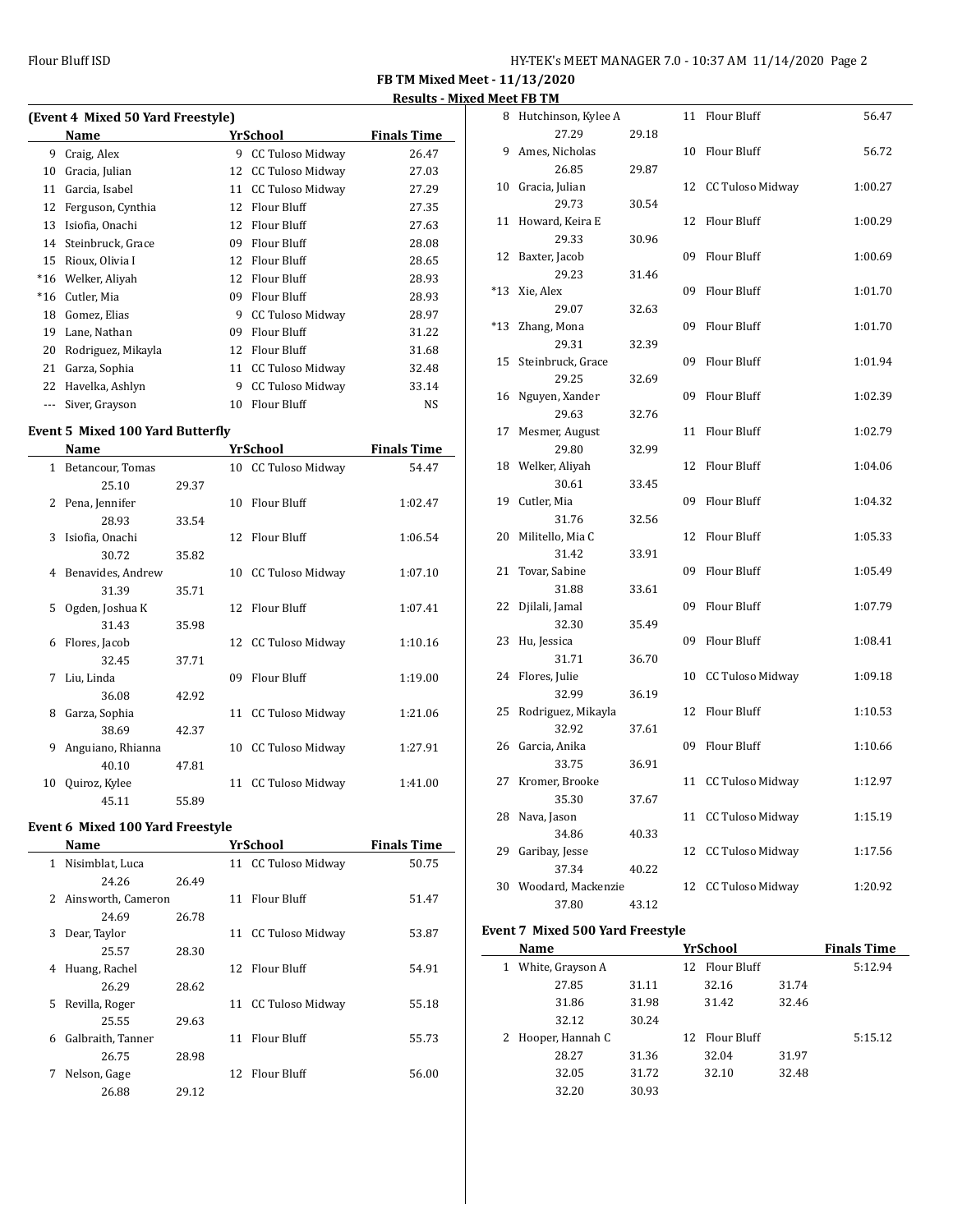**FB TM Mixed Meet - 11/13/2020 Results - Mixed Meet FB TM**

| (Event 7 Mixed 500 Yard Freestyle) |                                        |       |   |                     |                               |                    |
|------------------------------------|----------------------------------------|-------|---|---------------------|-------------------------------|--------------------|
|                                    | <b>Name</b>                            |       |   | <b>YrSchool</b>     |                               | <b>Finals Time</b> |
| 3                                  | Craig, Alex                            |       |   | 9 CC Tuloso Midway  |                               | 5:40.44            |
|                                    | 29.27                                  | 33.04 |   | 34.32               | 35.15                         |                    |
|                                    | 35.38                                  | 35.40 |   | 35.27               | 35.29                         |                    |
|                                    | 34.95                                  | 32.37 |   |                     |                               |                    |
|                                    | 4 Garcia, Isabel                       |       |   | 11 CC Tuloso Midway |                               | 6:00.84            |
|                                    | 31.71                                  | 34.93 |   | 36.25               | 37.27                         |                    |
|                                    | 37.18                                  | 37.73 |   | 37.53               | 37.33                         |                    |
|                                    | 35.85                                  | 35.06 |   |                     |                               |                    |
| 5                                  | Martin, Christabel                     |       |   | 10 Flour Bluff      |                               | 6:01.46            |
|                                    | 32.95                                  | 36.48 |   | 37.03               | 36.86                         |                    |
|                                    | 37.16                                  | 37.03 |   | 36.51               | 36.42                         |                    |
|                                    | 35.71                                  | 35.31 |   |                     |                               |                    |
| 6                                  | Rioux, Olivia I                        |       |   | 12 Flour Bluff      |                               | 6:02.43            |
|                                    | 32.79                                  | 36.38 |   | 37.04               | 37.16                         |                    |
|                                    | 37.12                                  | 37.27 |   | 36.91               | 35.99                         |                    |
|                                    | 37.48                                  | 34.29 |   |                     |                               |                    |
| 7                                  | Rosenbaum, Ryan                        |       |   | 9 CC Tuloso Midway  |                               | 6:08.95            |
|                                    | 32.25                                  | 36.27 |   | 36.87               | 1:15.97                       |                    |
|                                    | 38.20                                  | 38.76 |   | 38.42               | 37.48                         |                    |
|                                    | 34.78                                  |       |   |                     |                               |                    |
|                                    | 8 Hutchinson, Connor                   |       |   | 09 Flour Bluff      |                               | 6:13.64            |
|                                    | 33.82                                  | 37.08 |   | 37.83               | 38.26                         |                    |
|                                    | 37.87                                  | 38.41 |   | 38.45               | 38.20                         |                    |
|                                    | 37.75                                  | 35.97 |   |                     |                               |                    |
|                                    | 9 Lane, Nathan                         |       |   | 09 Flour Bluff      |                               | 6:21.41            |
|                                    | 34.55                                  | 38.01 |   | 38.70               | 38.87                         |                    |
|                                    | 38.30                                  | 40.00 |   | 39.81               | 38.37                         |                    |
|                                    | 38.31                                  | 36.49 |   |                     |                               |                    |
| 10                                 | Djilali, Jamal                         |       |   | 09 Flour Bluff      |                               | 6:23.52            |
|                                    | 33.69                                  | 37.55 |   | 39.19               | 38.74                         |                    |
|                                    | 38.62                                  | 39.86 |   | 39.61               | 39.69                         |                    |
|                                    | 39.36                                  | 37.21 |   |                     |                               |                    |
| 11                                 | Gomez, Elias                           |       |   | 9 CC Tuloso Midway  |                               | 6:33.84            |
|                                    | 33.40                                  | 38.41 |   | 39.02               | 40.30                         |                    |
|                                    | 40.73                                  | 41.07 |   | 40.61               | 1:21.95                       |                    |
|                                    | 38.45                                  |       |   |                     |                               |                    |
|                                    | 12 Havelka, Ashlyn                     |       | 9 | CC Tuloso Midway    |                               | 7:12.52            |
|                                    | 38.04                                  | 43.12 |   | 44.19               | 43.71                         |                    |
|                                    | 44.45                                  | 44.39 |   | 44.89               | 44.91                         |                    |
|                                    | 44.12                                  | 40.70 |   |                     |                               |                    |
|                                    |                                        |       |   |                     |                               |                    |
|                                    | Event 8 Mixed 200 Yard Freestyle Relay |       |   |                     |                               |                    |
|                                    | <b>Team</b>                            |       |   | Relay               |                               | <b>Finals Time</b> |
| 1                                  | CC Tuloso Midway                       |       |   | A                   |                               | 1:32.41            |
|                                    | 1) Nisimblat, Luca M11                 |       |   |                     | 2) Dear, Taylor M11           |                    |
|                                    | 3) Betancour, Tomas M10<br>23.24       | 24.05 |   |                     | 4) Vargas, Aidan M12<br>22.90 |                    |
| 2                                  | Flour Bluff                            |       |   | 22.22<br>B          |                               | 1:38.00            |
|                                    | 1) Ainsworth, Cameron M11              |       |   |                     | 2) Galbraith, Tanner M11      |                    |
|                                    | 3) Garrett, Tucker J M12               |       |   |                     | 4) Nelson, Gage M12           |                    |
|                                    | 23.71                                  | 24.83 |   | 24.39               | 25.07                         |                    |

3 CC Tuloso Midway C 1:45.82

1) Nisimblat, Matteo M9 2) Gracia, Julian M12 3) Flores, Jacob M12 4) Revilla, Roger M11 26.01 27.55 27.64 24.62

|    | cctid 151                  |       |                                                        |       |         |
|----|----------------------------|-------|--------------------------------------------------------|-------|---------|
| 4  | Flour Bluff                |       | D                                                      |       | 1:46.45 |
|    | 1) Ogden, Joshua K M12     |       | 2) Pape, Cameron M11                                   |       |         |
|    | 3) Siver, Grayson M10      |       | 4) Zhang, Samuel M09                                   |       |         |
|    | 28.24                      | 25.02 | 27.54                                                  | 25.65 |         |
| 5. | Flour Bluff                |       | A                                                      |       | 1:47.20 |
|    | 1) Hutchinson, Kylee A W11 |       | 2) Huang, Rachel W12                                   |       |         |
|    | 3) Steinbruck, Grace W09   |       | 4) Ferguson, Cynthia W12                               |       |         |
|    | 25.76                      | 25.74 | 28.26                                                  | 27.44 |         |
| 6  | <b>Flour Bluff</b>         |       | F                                                      |       | 1:48.85 |
|    | 1) Ames, Nicholas M10      |       | 2) Schlesinger, DJ J M12                               |       |         |
|    | 3) White, Grayson A M12    |       | 4) Lane, Nathan M09                                    |       |         |
|    | 26.10                      | 26.08 | 25.51                                                  | 31.16 |         |
| 7  | <b>Flour Bluff</b>         |       | C.                                                     |       | 1:56.15 |
|    | 1) Mesmer, August W11      |       | 2) Howard, Keira E W12                                 |       |         |
|    | 3) Rioux, Olivia I W12     |       | 4) Welker, Aliyah W12                                  |       |         |
|    | 29.16                      | 28.05 | 29.19                                                  | 29.75 |         |
| 8  | CC Tuloso Midway           |       | E                                                      |       | 2:01.48 |
|    | 1) Adams, Zeke M10         |       | 2) Nava, Jason M11                                     |       |         |
|    | 3) Gomez, Elias M9         |       | 4) Benavides, Andrew M10                               |       |         |
|    | 29.20                      | 32.96 | 30.51                                                  | 28.81 |         |
| 9  | Flour Bluff                |       | E                                                      |       | 2:04.63 |
|    | 1) Militello, Mia C W12    |       | 2) Rodriguez, Mikayla W12                              |       |         |
|    | 3) Garcia, Anika W09       |       | 4) Garza, Grace W10                                    |       |         |
|    | 29.62                      | 32.09 | 32.81                                                  | 30.11 |         |
| 10 | <b>CC Tuloso Midway</b>    |       | B                                                      |       | 2:06.84 |
|    |                            |       | 1) Wittmann Middleton, Olivia W1(2) Johnson, Milana W9 |       |         |
|    | 3) Kromer, Brooke W11      |       | 4) Garza, Sophia W11                                   |       |         |
|    | 31.82                      | 31.48 | 34.84                                                  | 28.70 |         |
| 11 | <b>CC Tuloso Midway</b>    |       | D                                                      |       | 2:16.46 |
|    | 1) Anguiano, Rhianna W10   |       | 2) Quiroz, Kylee W11                                   |       |         |
|    | 3) Garibay, Jesse W12      |       | 4) Martinez, Alize W9                                  |       |         |
|    | 33.70                      | 35.46 | 35.61                                                  | 31.69 |         |

# **Event 9 Mixed 100 Yard Backstroke**

|    | Name               |       |    | YrSchool                | <b>Finals Time</b> |
|----|--------------------|-------|----|-------------------------|--------------------|
|    | 1 Vargas, Aidan    |       |    | 12 CC Tuloso Midway     | 58.54              |
|    | 28.76              | 29.78 |    |                         |                    |
|    | 2 Pena, Jennifer   |       | 10 | Flour Bluff             | 1:00.80            |
|    | 28.77              | 32.03 |    |                         |                    |
| 3  | Cortez, Monty      |       |    | 11 CC Tuloso Midway     | 1:01.57            |
|    | 29.14              | 32.43 |    |                         |                    |
|    | 4 Zhang, Mona      |       | 09 | Flour Bluff             | 1:07.21            |
|    | 32.33              | 34.88 |    |                         |                    |
|    | 5 Griffin, Corbin  |       | 10 | Flour Bluff             | 1:12.61            |
|    | 34.68              | 37.93 |    |                         |                    |
| 6  | Mesmer, August     |       | 11 | Flour Bluff             | 1:14.05            |
|    | 36.10              | 37.95 |    |                         |                    |
| 7  | Baxter, Jacob      |       | 09 | <b>Flour Bluff</b>      | 1:17.32            |
|    | 37.97              | 39.35 |    |                         |                    |
| 8  | Hutchinson, Connor |       | 09 | <b>Flour Bluff</b>      | 1:18.74            |
|    | 38.19              | 40.55 |    |                         |                    |
| 9  | Tovar, Sabine      |       | 09 | Flour Bluff             | 1:20.66            |
|    | 1:20.75            |       |    |                         |                    |
| 10 | Liu, Linda         |       | 09 | <b>Flour Bluff</b>      | 1:20.88            |
|    | 1:20.94            |       |    |                         |                    |
| 11 | Martinez, Alize    |       | 9  | CC Tuloso Midway        | 1:22.28            |
|    | 40.82              | 41.46 |    |                         |                    |
|    | 12 Rosenbaum, Ryan |       | 9  | <b>CC Tuloso Midway</b> | 1:26.15            |
|    | 41.31              | 44.84 |    |                         |                    |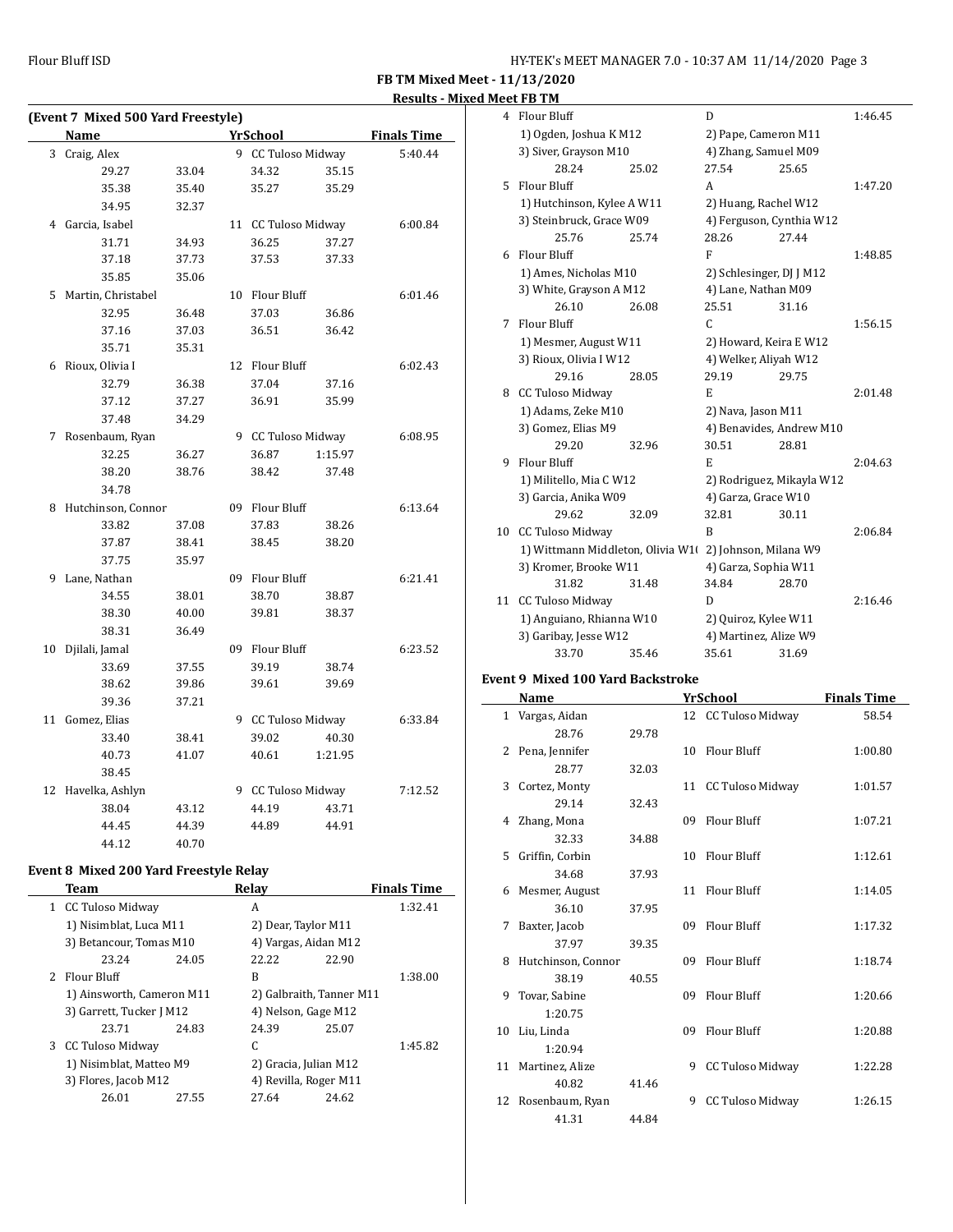**FB TM Mixed Meet - 11/13/2020 Results - Mixed Meet FB TM**

 $\overline{a}$ 

#### **(Event 9 Mixed 100 Yard Backstroke)**

|    | Name                          |   | YrSchool            | <b>Finals Time</b> |
|----|-------------------------------|---|---------------------|--------------------|
|    | 13 Wittmann Middleton, Olivia |   | 10 CC Tuloso Midway | 1:29.00            |
|    | 1:29.20                       |   |                     |                    |
|    | 14 Johnson, Milana            | 9 | CC Tuloso Midway    | 1:31.09            |
|    | 1:31.11                       |   |                     |                    |
| 15 | Quiroz, Kylee                 |   | 11 CC Tuloso Midway | 1:36.19            |
|    | 1:36.29                       |   |                     |                    |
|    | Boles. Victoria               |   | 11 Flour Bluff      | DO.                |
|    | No touch at turn              |   |                     |                    |
|    | 1:15.29                       |   |                     |                    |
|    | Gallimore, Gavin              |   | 10 CC Tuloso Midway | NS                 |

# **Event 10 Mixed 100 Yard Breaststroke**

|                | Name                  |       |    | <b>YrSchool</b>                                                  | <b>Finals Time</b> |
|----------------|-----------------------|-------|----|------------------------------------------------------------------|--------------------|
| $\mathbf{1}$   | Hooper, Hannah C      |       |    | 12 Flour Bluff                                                   | 1:08.91            |
|                | 32.41                 | 36.50 |    |                                                                  |                    |
| $\overline{2}$ | Garrett, Tucker J     |       | 12 | Flour Bluff                                                      | 1:09.30            |
|                | 31.47                 | 37.83 |    |                                                                  |                    |
| 3              | Schlesinger, DJ J     |       | 12 | Flour Bluff                                                      | 1:12.78            |
|                | 34.01                 | 38.77 |    |                                                                  |                    |
| 4              | Pape, Cameron         |       | 11 | <b>Flour Bluff</b>                                               | 1:13.00            |
|                | 33.33                 | 39.67 |    |                                                                  |                    |
| 5              | Ferguson, Cynthia     |       | 12 | Flour Bluff                                                      | 1:14.08            |
|                | 34.47                 | 39.61 |    |                                                                  |                    |
| 6              | Ames, Nicholas        |       | 10 | <b>Flour Bluff</b>                                               | 1:14.17            |
|                | 34.21                 | 39.96 |    |                                                                  |                    |
| 7              | Flores, Jacob         |       |    | 12 CC Tuloso Midway                                              | 1:16.38            |
|                | 35.86                 | 40.52 |    |                                                                  |                    |
| 8              | Nguyen, Xander        |       | 09 | <b>Flour Bluff</b>                                               | 1:18.37            |
|                | 37.19                 | 41.18 |    |                                                                  |                    |
| 9              | Militello, Mia C      |       | 12 | Flour Bluff                                                      | 1:19.34            |
|                | 37.31                 | 42.03 |    |                                                                  |                    |
| 10             | Nisimblat, Matteo     |       | 9  | CC Tuloso Midway                                                 | 1:20.51            |
|                | 38.47                 | 42.04 |    |                                                                  |                    |
| 11             | Benavides, Andrew     |       | 10 | CC Tuloso Midway                                                 | 1:22.30            |
|                | 38.80                 | 43.50 |    |                                                                  |                    |
| 12             | Martin, Christabel    |       | 10 | Flour Bluff                                                      | 1:22.36            |
|                | 39.27                 | 43.09 |    |                                                                  |                    |
| 13             | Adams, Zeke           |       | 10 | <b>CC Tuloso Midway</b>                                          | 1:23.43            |
|                | 38.89                 | 44.54 |    |                                                                  |                    |
| 14             | Kromer, Brooke        |       | 11 | <b>CC Tuloso Midway</b>                                          | 1:24.60            |
|                | 41.38                 | 43.22 |    |                                                                  |                    |
| 15             | Lee. Alivia           |       | 09 | Flour Bluff                                                      | 1:28.94            |
| 16             | 42.37                 | 46.57 | 10 | <b>Flour Bluff</b>                                               |                    |
|                | Garza, Grace<br>42.43 |       |    |                                                                  | 1:30.96            |
| 17             |                       | 48.53 | 09 | Flour Bluff                                                      | 1:32.37            |
|                | Hu, Jessica<br>42.75  | 49.62 |    |                                                                  |                    |
| ---            | Garibay, Jesse        |       |    | 12 CC Tuloso Midway                                              | DQ                 |
|                |                       |       |    | Incomplete stroke cycle other than one pull followed by one kick |                    |
|                | 46.97                 | 49.77 |    |                                                                  |                    |
|                | Zhang, Samuel         |       |    | 09 Flour Bluff                                                   | DQ                 |
|                |                       |       |    | Incomplete stroke cycle other than one pull followed by one kick |                    |
|                | 37.91                 | 40.84 |    |                                                                  |                    |
| ---            | Siver, Grayson        |       |    | 10 Flour Bluff                                                   | NS                 |

| Event 11 Mixed 400 Yard Freestyle Relay |                              |         |                   |                           |                    |  |
|-----------------------------------------|------------------------------|---------|-------------------|---------------------------|--------------------|--|
|                                         | Team                         |         | Relay             |                           | <b>Finals Time</b> |  |
|                                         | 1 CC Tuloso Midway           |         | A                 |                           | 3:29.50            |  |
|                                         | 1) Betancour, Tomas M10      |         |                   | 2) Cortez, Monty M11      |                    |  |
|                                         | 3) Dear, Taylor M11          |         |                   | 4) Nisimblat, Luca M11    |                    |  |
|                                         | 23.96                        | 50.33   | 26.47             | 55.00                     |                    |  |
|                                         | 25.23                        | 54.19   | 23.77             | 49.98                     |                    |  |
|                                         | 2 Flour Bluff                |         | B                 |                           | 3:40.34            |  |
|                                         | 1) White, Grayson A M12      |         |                   | 2) Ainsworth, Cameron M11 |                    |  |
|                                         | 3) Galbraith, Tanner M11     |         |                   | 4) Nelson, Gage M12       |                    |  |
|                                         | 26.35                        | 55.14   | 25.15             | 52.34                     |                    |  |
|                                         | 26.81                        | 56.99   | 26.00             | 55.87                     |                    |  |
| 3                                       | <b>Flour Bluff</b>           |         | A                 |                           | 4:00.75            |  |
|                                         | 1) Hooper, Hannah C W12      |         |                   | 2) Howard, Keira E W12    |                    |  |
|                                         | 3) Isiofia, Onachi W12       |         |                   | 4) Pena, Jennifer W10     |                    |  |
|                                         | 28.57                        | 59.84   | 29.22             | 1:01.17                   |                    |  |
|                                         | 28.44                        | 1:00.11 | 28.42             | 59.63                     |                    |  |
|                                         | 4 Flour Bluff                |         | D                 |                           | 4:13.80            |  |
|                                         | 1) Pape, Cameron M11         |         | 2) Xie, Alex M09  |                           |                    |  |
|                                         | 3) Nguyen, Xander M09        |         |                   | 4) Lane, Nathan M09       |                    |  |
|                                         | 27.76                        | 1:00.34 | 28.46             | 1:02.23                   |                    |  |
|                                         | 29.95                        | 1:02.81 | 32.58             | 1:08.42                   |                    |  |
| 5                                       | Flour Bluff                  |         | F                 |                           | 4:16.77            |  |
|                                         | 1) Siver, Grayson M10        |         |                   | 2) Hutchinson, Connor M09 |                    |  |
|                                         | 3) Baxter, Jacob M09         |         |                   | 4) Djilali, Jamal M09     |                    |  |
|                                         | 29.11                        | 1:00.29 | 31.97             | 1:06.48                   |                    |  |
|                                         | 30.25                        | 1:02.43 | 33.21             | 1:07.57                   |                    |  |
|                                         | 6 Flour Bluff                |         | E                 |                           | 4:20.54            |  |
|                                         | 1) Tovar, Sabine W09         |         |                   | 2) Martin, Christabel W10 |                    |  |
|                                         | 3) Cutler, Mia W09           |         |                   | 4) Boles, Victoria W11    |                    |  |
|                                         | 32.35                        | 1:06.94 | 29.94             | 1:03.22                   |                    |  |
|                                         | 31.23                        | 1:04.71 | 30.45             | 1:05.67                   |                    |  |
|                                         | 7 Flour Bluff                |         | C.                |                           | 4:22.58            |  |
|                                         | 1) Welker, Aliyah W12        |         |                   | 2) Zhang, Mona W09        |                    |  |
|                                         | 3) Rioux, Olivia I W12       |         |                   | 4) Mesmer, August W11     |                    |  |
|                                         | 30.90                        | 1:05.57 | 30.56             | 1:04.18                   |                    |  |
|                                         | 31.00                        | 1:06.96 | 31.81             | 1:05.87                   |                    |  |
| 8                                       | CC Tuloso Midway             |         | B                 |                           | 4:36.81            |  |
|                                         | 1) Garcia, Isabel W11        |         |                   | 2) Havelka, Ashlyn W9     |                    |  |
|                                         | 3) Martinez, Alize W9        |         |                   | 4) Flores, Julie W10      |                    |  |
|                                         | 29.16                        | 1:00.63 | 36.76             | 1:16.98                   |                    |  |
|                                         | 33.87                        | 1:09.68 | 33.21             | 1:09.52                   |                    |  |
|                                         | <b>CC Tuloso Midway</b>      |         | C                 |                           | DQ                 |  |
|                                         | Stroke Infraction swimmer #4 |         |                   |                           |                    |  |
|                                         | 1) Gomez, Elias M9           |         |                   | 2) Rosenbaum, Ryan M9     |                    |  |
|                                         | 3) Gracia, Julian M12        |         | 4) Craig, Alex M9 |                           |                    |  |
|                                         | 31.07                        | 1:07.61 | 33.41             | 1:11.75                   |                    |  |
|                                         | 29.10                        | 1:01.08 | 29.36             | 1:00.28                   |                    |  |

### **Scores - Women**

| Women - Team Rankings - Through Event 11 |       |
|------------------------------------------|-------|
| 1. Flour Bluff High School               | 318.5 |
| 2. CC Tuloso-Midway High School          | 100   |

### **Scores - Men**

Men - Team Rankings - Through Event 11